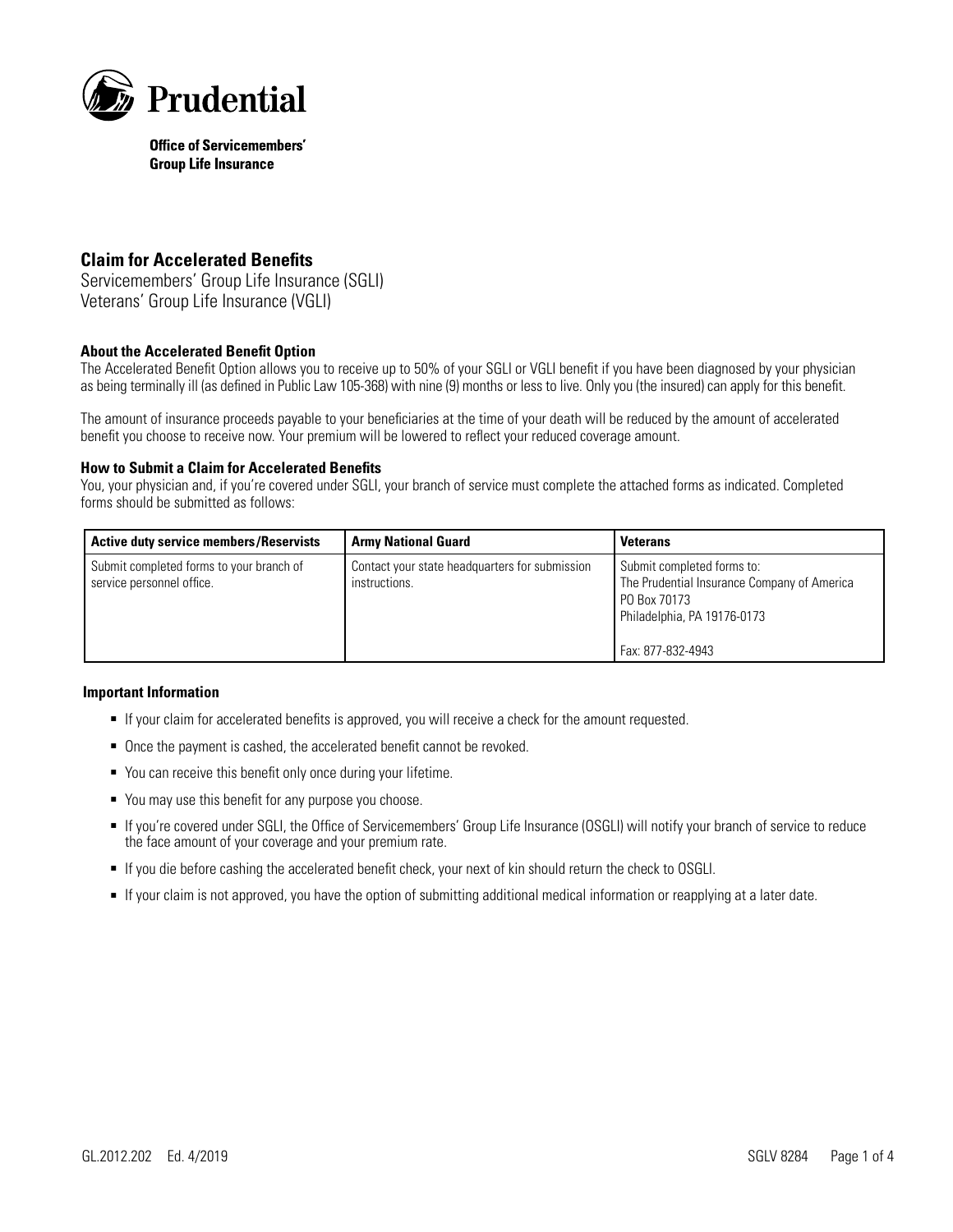

## **TO BE COMPLETED BY SERVICE MEMBER OR VETERAN**

| <b>CLAIM FOR ACCELERATED BENEFITS</b>                                                                                                                                                                                                 |  |                                                                                                                                                                                                                                           |                                                                                                                                                                                                                                                                                             |  |
|---------------------------------------------------------------------------------------------------------------------------------------------------------------------------------------------------------------------------------------|--|-------------------------------------------------------------------------------------------------------------------------------------------------------------------------------------------------------------------------------------------|---------------------------------------------------------------------------------------------------------------------------------------------------------------------------------------------------------------------------------------------------------------------------------------------|--|
| <b>Name</b> (first middle last)                                                                                                                                                                                                       |  | <b>Social Security Number</b>                                                                                                                                                                                                             |                                                                                                                                                                                                                                                                                             |  |
| <b>Home address</b>                                                                                                                                                                                                                   |  | <b>Date of birth</b><br>(mm/dd/yyyy)                                                                                                                                                                                                      | <b>Branch of Service</b><br>(if covered under SGLI)                                                                                                                                                                                                                                         |  |
| <b>Mailing address</b><br>(if different from home address)                                                                                                                                                                            |  | <b>Amount of</b><br><b>SGLI/VGLI coverage</b><br>S                                                                                                                                                                                        | <b>Amount of claim</b><br>(Cannot exceed 50% of your total coverage)<br>\$                                                                                                                                                                                                                  |  |
| <b>Telephone Number</b>                                                                                                                                                                                                               |  | <b>Email Address</b> (Your email address is being requested so that we can<br>provide you with a tracking number once your claim has been processed)                                                                                      |                                                                                                                                                                                                                                                                                             |  |
| Type of coverage (check one)<br>$\Box$ VGLI<br>$\Box$ SGLI (if covered under SGLI, indicate your current status)<br>$\Box$ Active Duty<br>$\Box$ Ready Reserve<br>$\Box$ Army or Air National Guard<br>$\Box$ Separated or Discharged |  |                                                                                                                                                                                                                                           |                                                                                                                                                                                                                                                                                             |  |
| <b>Important:</b> If you checked SGLI, your branch of service personnel office must complete page 4.                                                                                                                                  |  |                                                                                                                                                                                                                                           |                                                                                                                                                                                                                                                                                             |  |
| by the amount of accelerated benefit I choose to receive now.                                                                                                                                                                         |  |                                                                                                                                                                                                                                           | I acknowledge that I have read all of the attached information about the accelerated benefit. I understand that I can get this benefit only<br>once during my lifetime and that I can use it for any purpose I choose. I further understand that the face amount of my coverage will reduce |  |
|                                                                                                                                                                                                                                       |  | Signature <b>Example 2018</b> Date Signed <b>Contract Contract Contract Contract Contract Contract Contract Contract Contract Contract Contract Contract Contract Contract Contract Contract Contract Contract Contract Contract Cont</b> |                                                                                                                                                                                                                                                                                             |  |
|                                                                                                                                                                                                                                       |  |                                                                                                                                                                                                                                           |                                                                                                                                                                                                                                                                                             |  |
| <b>AUTHORIZATION TO RELEASE MEDICAL RECORDS</b>                                                                                                                                                                                       |  |                                                                                                                                                                                                                                           |                                                                                                                                                                                                                                                                                             |  |
| and organizations:                                                                                                                                                                                                                    |  |                                                                                                                                                                                                                                           | To all physicians, hospitals, medical service providers, pharmacists, employers, other insurance companies, and all other agencies                                                                                                                                                          |  |

You are authorized to release a copy of all my medical records, including examinations, treatments, history, and prescriptions, to the Office of Servicemembers' Group Life Insurance (OSGLI) or its representatives.

Print Name \_\_\_\_\_\_\_\_\_\_\_\_\_\_\_\_\_\_\_\_\_\_\_\_\_\_\_\_\_\_\_\_\_\_\_\_\_\_\_\_\_\_\_\_\_\_

Signature \_\_\_\_\_\_\_\_\_\_\_\_\_\_\_\_\_\_\_\_\_\_\_\_\_\_\_\_\_\_\_\_\_\_\_\_\_\_\_\_\_\_\_\_\_\_\_ Date Signed \_\_\_\_\_\_\_\_\_\_\_\_\_\_\_\_\_\_\_\_

*A photocopy of this authorization will be considered as effective and valid as the original. Valid for one year from date signed.*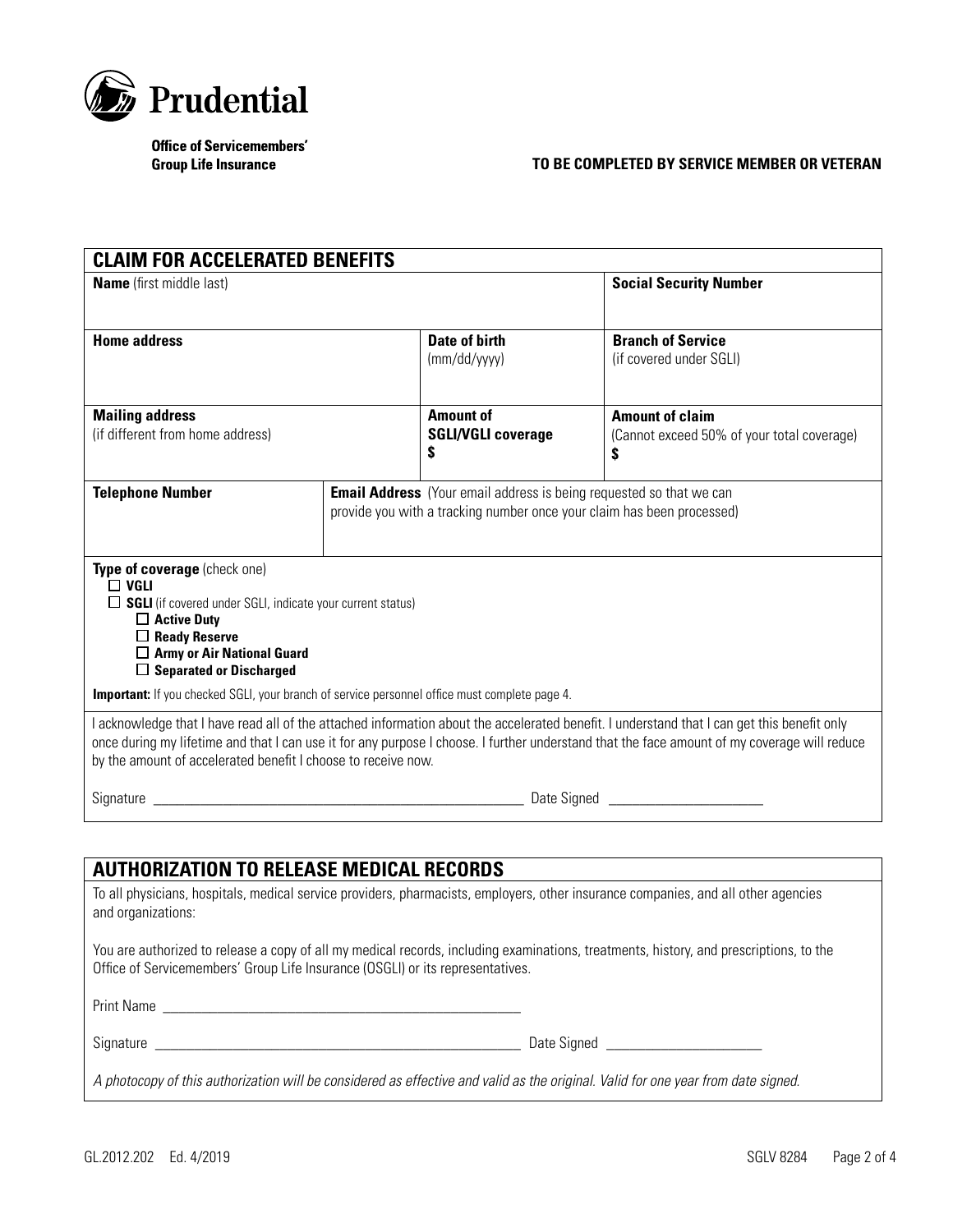

## **TO BE COMPLETED BY SERVICE MEMBER'S OR VETERAN'S PHYSICIAN**

| <b>ATTENDING PHYSICIAN'S CERTIFICATION</b>                                                                                                                                                                                                              |                                  |                                         |  |
|---------------------------------------------------------------------------------------------------------------------------------------------------------------------------------------------------------------------------------------------------------|----------------------------------|-----------------------------------------|--|
| <b>Patient's name</b>                                                                                                                                                                                                                                   |                                  | <b>Patient's Social Security Number</b> |  |
|                                                                                                                                                                                                                                                         |                                  |                                         |  |
| <b>Diagnosis</b>                                                                                                                                                                                                                                        | ICD-9-CM/ICD-10-CM Disease Code* |                                         |  |
|                                                                                                                                                                                                                                                         |                                  |                                         |  |
|                                                                                                                                                                                                                                                         |                                  |                                         |  |
| Description of Present Medical Condition (Please attach any supporting documentation such as x-rays, E.K.G. results, or test results.)                                                                                                                  |                                  |                                         |  |
|                                                                                                                                                                                                                                                         |                                  |                                         |  |
|                                                                                                                                                                                                                                                         |                                  |                                         |  |
|                                                                                                                                                                                                                                                         |                                  |                                         |  |
|                                                                                                                                                                                                                                                         |                                  |                                         |  |
|                                                                                                                                                                                                                                                         |                                  |                                         |  |
|                                                                                                                                                                                                                                                         |                                  |                                         |  |
|                                                                                                                                                                                                                                                         |                                  |                                         |  |
|                                                                                                                                                                                                                                                         |                                  |                                         |  |
|                                                                                                                                                                                                                                                         |                                  |                                         |  |
|                                                                                                                                                                                                                                                         |                                  |                                         |  |
| Do you feel the claimant is competent to endorse checks and direct the use of the proceeds.                                                                                                                                                             |                                  | $\Box$ No<br>$\Box$ Yes                 |  |
| The patient applied for an accelerated benefit under his/her government life insurance coverage. To qualify, the patient must have a life<br>expectancy of nine (9) months or less. Does your patient meet this requirement?<br>$\Box$ Yes<br>$\Box$ No |                                  |                                         |  |
| <b>Attending physician's name</b>                                                                                                                                                                                                                       | State in which you are           | <b>Specialty</b>                        |  |
| (please print)                                                                                                                                                                                                                                          | licensed to practice             |                                         |  |
|                                                                                                                                                                                                                                                         |                                  |                                         |  |
| <b>Mailing address</b>                                                                                                                                                                                                                                  | <b>Fax number</b>                | <b>Telephone number</b>                 |  |
|                                                                                                                                                                                                                                                         |                                  |                                         |  |
|                                                                                                                                                                                                                                                         |                                  |                                         |  |
|                                                                                                                                                                                                                                                         |                                  |                                         |  |
|                                                                                                                                                                                                                                                         |                                  |                                         |  |
|                                                                                                                                                                                                                                                         |                                  |                                         |  |
| Date Signed <b>Manual</b>                                                                                                                                                                                                                               |                                  |                                         |  |
|                                                                                                                                                                                                                                                         |                                  |                                         |  |

*\*International Classification of Diseases, 9th revision, Clinical Modification/International Classification of Diseases, 10th revision, Clinical Modification*